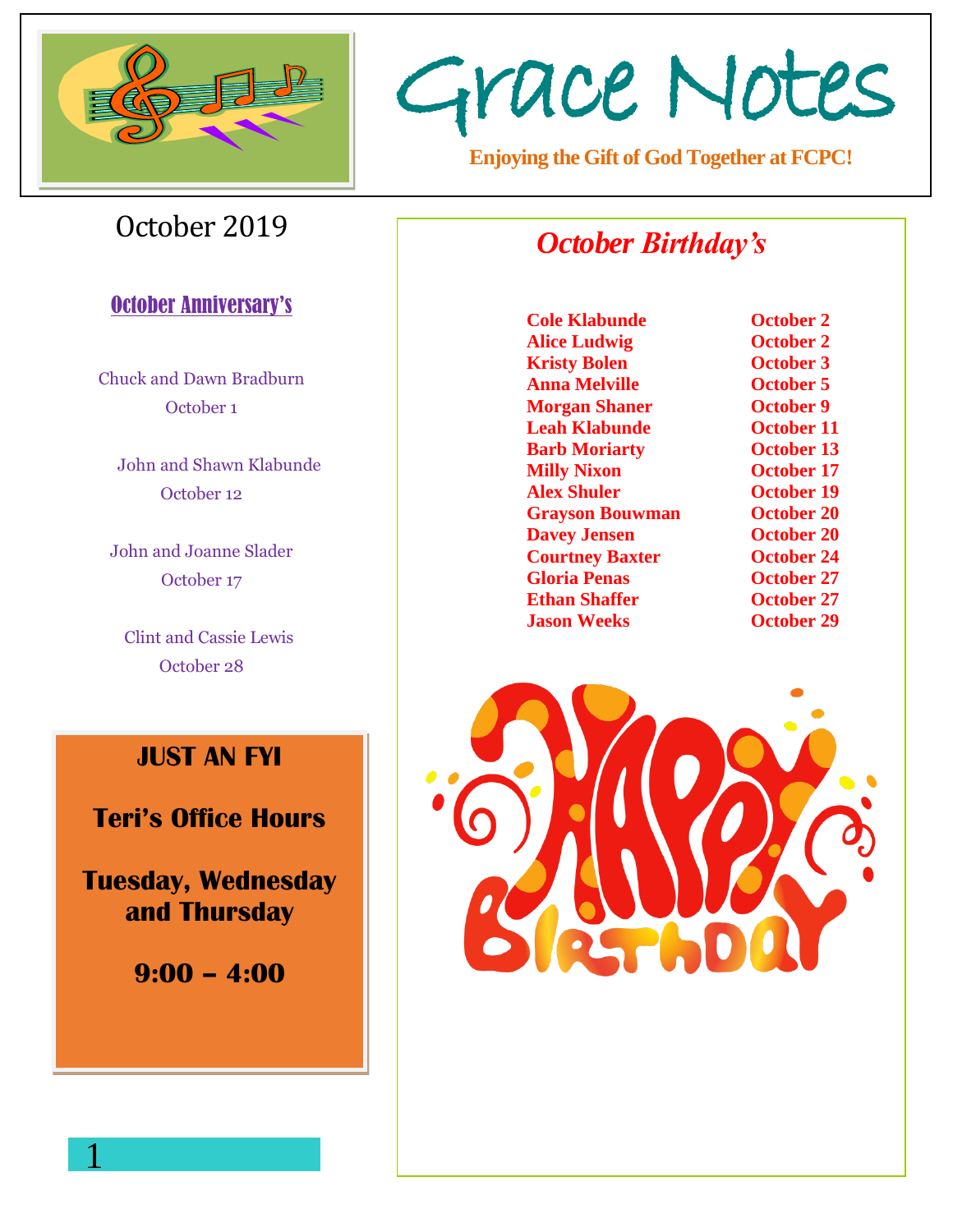#### Hello Friends,

We want to take a moment to THANK YOU for your commitment to stewardship over the past year. Your generosity is impacting lives and bringing about change. Our 2020 stewardship campaign is underway and we're asking again for your participation. Financial support from our congregation enables us to offset the business expenses of the church (staff, utilities, maintenance, etc.) in addition to providing for outreach and educational programs that serve our congregation and community. Thank you also, for standing with us as we seek to accomplish all that our Lord has set before us in 2020.

**Jack Dill, Laura Pullen, Ralph Bluedorn and Gregg Miller**

HIGHWAY CLEAN-UP SATURDAY, OCTOBER 19, 2019 MEET IN PARKING LOT AT 9:00 AM PLEASE BRING GLOVES

WE ARE ALSO LOOKING FOR PEOPLE TO DRIVE OR WHO WOULD BE WILLING TO LET US DRIVE GATORS OR ATVs. IT MAKES IT GO FASTER AND IS MUCH EASIER. PLEASE CONTACT GREGG IF YOU HAVE ONE AVAILABLE.

WE HOPE THAT YOU WILL BE ABLETO PARTICIPATE IN THIS WONDERFUL MISSION.

#### **October Audio-Visual Team Schedule**

**October 6 Ashley Ruiz October 13 Laura Shaner October 27 Mike Moriarty**

**October 20 Joanne Slader**

JUNIOR HIGH YOUTH GROUP WEDNESDAY EVENING 6:00-6:30 YOUTH GROUP ACTIVITY 6:30-7:30 CONFIRMATION

ALL JR. HIGHERS ARE WELCOME

BIBLE STUDY 3:30 p.m. EVERY THURSDAY FELLOWSHIP HALL

EVERYONE IS WELCOME AND ENCOURAGED TO ATTEND!

2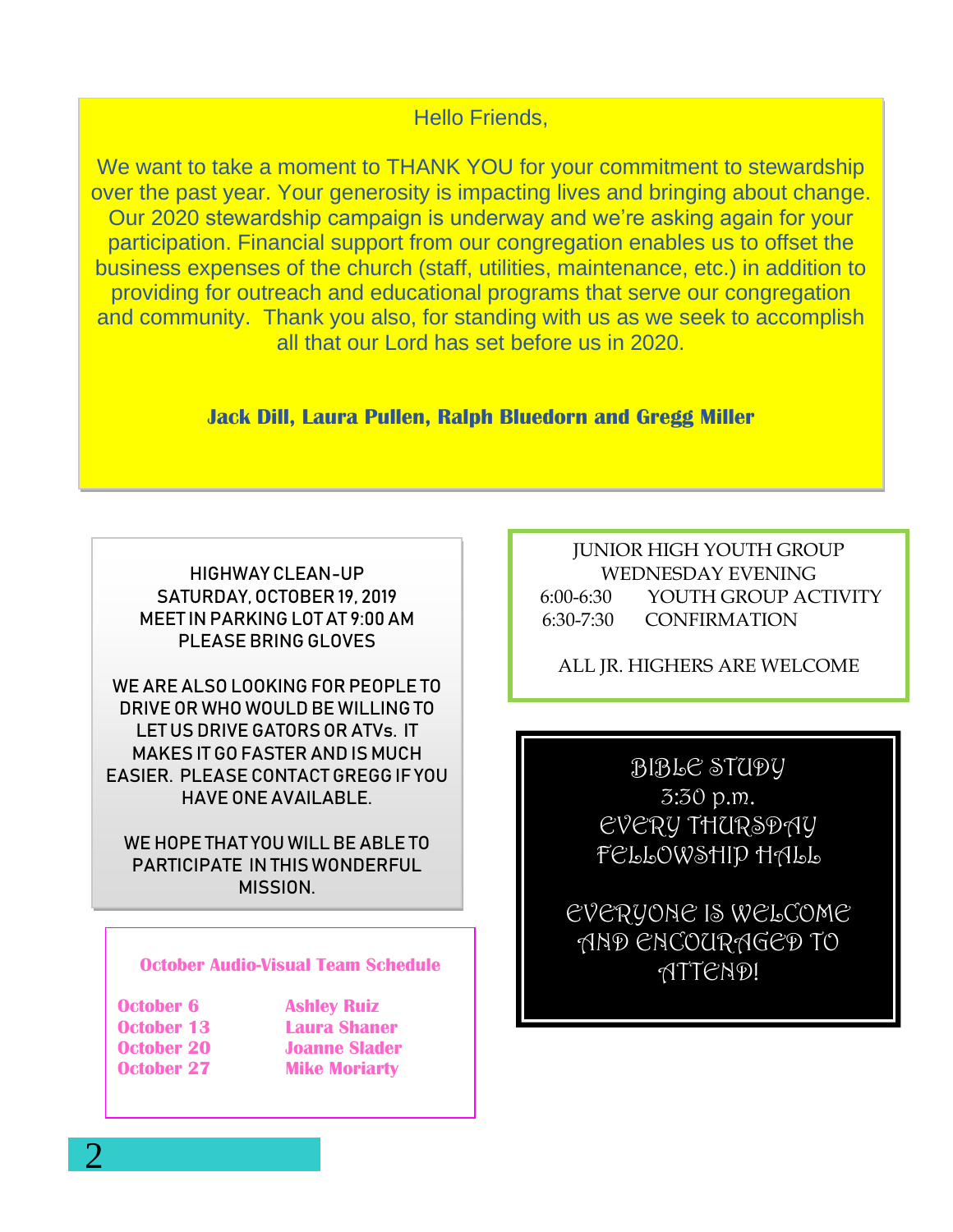**1-3 p.m. —Halloween Games and s'mores 2-3 p.m. —Candy making demonstrations by Master Hand 3-3:30 p.m. —Trunk and Treat**

> **201 S 7th St. Fort Calhoun, NE 68023**

#### **Email: ngpc.fort.atkinson@nebraska.gov Phone: (402)468-5611**

#### BECOME A MENTOR!

THE FORT CALHOUN CHAPTER OF TEAMMATES IS IN NEED OF MENTORS. IT IS ONLY 1/2 HOUR TO 1 HOUR PER WEEK.

IF YOU HAVE QUESTIONS ABOUT OUR CHAPTER OR BECOMING A MENTOR, PLEASE HAVE A TALK WITH KELLI SHANER, LAURA SHANER, STU SPRICK, NEALE SHANER, GREGG MILLER, JULIE SHAFFER, SHAWN KLABUNDE, REG BOYER, DALE EVERSWICK, KRISTY BOLEN OR TERI ZAVADIL. THESE ARE THE PEOPLE WITHIN THIS CHURCH FAMILY THAT ARE TRANSFORMING LIVES!

TO SIGN UP TO BE A MENTOR, VISIT TEAMMATES.ORG

THANK YOU!

#### **Usher/Greeter and Liturgist List**

#### **Usher/Greeters**

| <b>Klabunde Family</b>          |
|---------------------------------|
| <b>Gene and Kathy Ohrt</b>      |
| <b>Pat Nelson/Marilyn Jones</b> |
| <b>Bouwman Family</b>           |
|                                 |
| <b>Julie Shaffer</b>            |
| <b>Stu Sprick</b>               |
| <b>Nancy Boyer</b>              |
| <b>Paul Oestmann</b>            |
|                                 |

#### The Fort Calhoun American Legion Post 348 Monthly Fundraising Dinner

Wednesday, October 9, 2019 4:30-7:00 pm American Legion/VFW Hall 14th & Court Street \$10.00 per plate

Proceeds will go towards building repairs.

**SESSION MEETING OCTOBER 8, 2019 DEACON MEETING OCTOBER 20, 2019**

**EVERYONE IS INVITED TO ATTEND THE SESSION MEETING WHICH STARTS AT 6:30 pm**

**EACH TEAM IS STILL SEEKING MEMBERS OF THE CONGREGATION TO HELP THEM WITH THEIR MISSION. PLEASE PRAYFULLY CONSIDER ASSISTING.** 

. . . . . . . . . . . . . . . . . . . . . . . . 3

THE WASHINGTON COUNTY FOOD PANTRY IS IN NEED OF MANY THINGS, BUT FOR THE MONTH OF OCTOBER WE ARE GOING TO COLLECT:

CANNED MEAT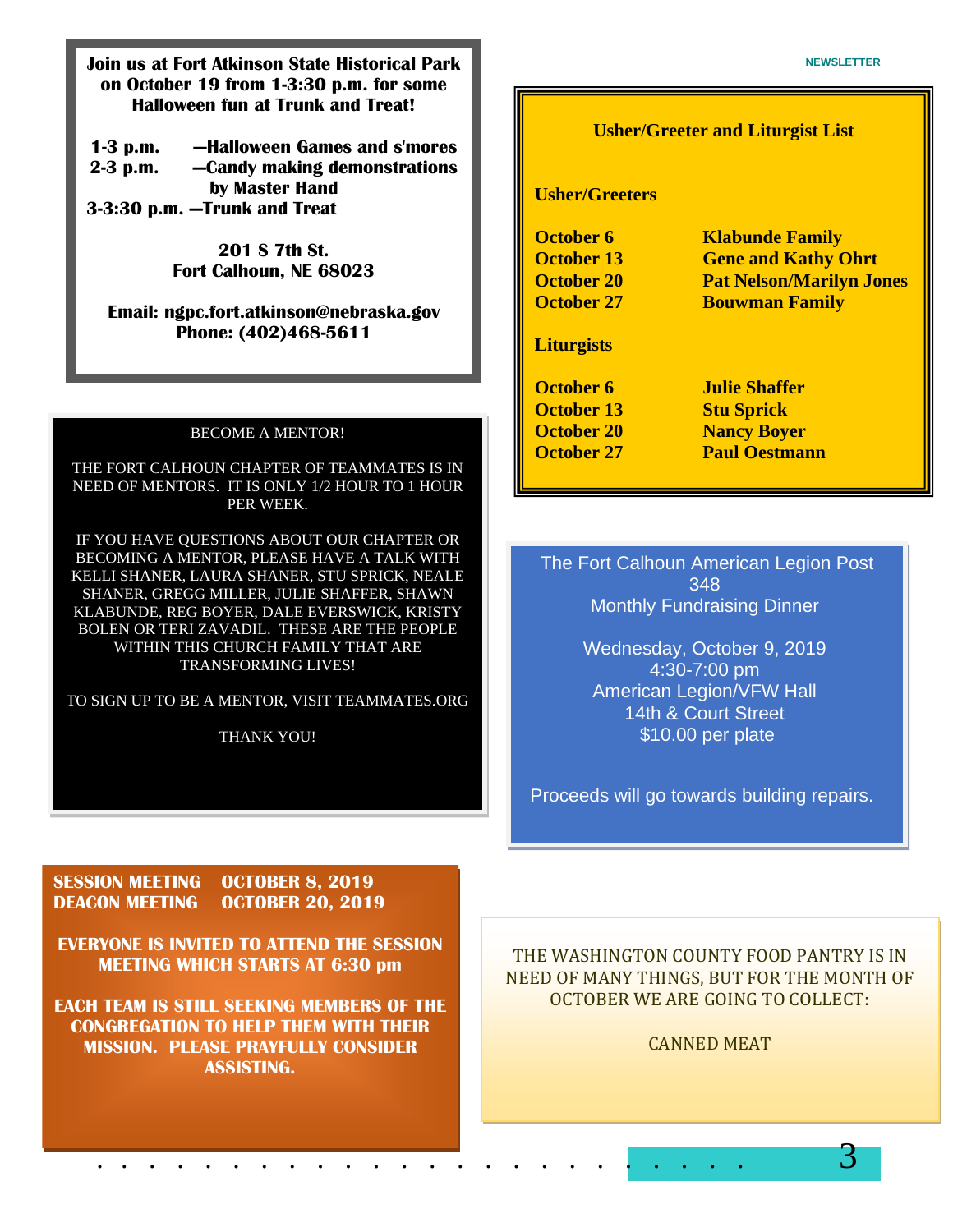#### MARK YOUR CALENDARS

SOUP SUPPER NOVEMBER 3, 2019 4:30 – 7:30 p.m.

PLEASE VISIT THE SIGN UP SHEETS IN THE SANCTUARY, AND HELP WITH THIS VERY IMPORTANT COMMUNITY OUTREACH MISSION WHEN AND WHERE YOU CAN!

MAKE SOUP, SET UP THE HALL, SERVE, ROASTER SPONSORS AND HELP WITH VARIOUS JOBS THE DAY OF THE SUPPER AND CLEAN UP!

#### THANK YOU!!!!!



#### **The 2019/2020 Church Elders and Deacons**

**Administration –** Jack Dill, Laura Pullen

**Congregation –** Carol Schutz, Fred Schutz

**Education –**Kristy Bolen

**Membership –** Ron Penas, Nate Dougherty

**Mission –** Jamie Duckert, Tracy Baxter

**Worship –** Gloria Penas, Marcia Delehoy

**Deacons –** Betty Kucera, Rebecca McMahon, Barb Moriarty, Linda Bluedorn, Anne Steinhausen, Mary Jo Dolinsky, Jamie Bouwman, Ashley Ruiz, Ashley Dougherty

**Clerk –** Nancy Boyer **Treasurer –** Ralph Bluedorn

# **FAITH VILLAGE SCHEDULE**

Opening Celebration: 6:00 – 6:25

Discovery Centers:

- $1. 6:30 6:44$
- 2.  $6:46 6:59$
- $3. \qquad 7:02 7:15$

Closing Celebration: 7:20 – 7:30

#### **RECYCLING MISSION DECEMBER 21, 2019**

**8:00—NOON** 

**If you ever have any questions about what this mission is about, please contact Joanne Slader** 

**Thank you for volunteering**

#### **FACEBOOK LIVE**

**THE SERMON IS RECORDED LIVE EACH SUNDAY AND PUT OUT ON FACEBOOK. IF YOU KNOW SOMEONE THAT IS A SHUT IN AND WOULD APPRECIATE HEARING THE SERMON, KINDLY GET THEM SET UP TO WATCH.** 

**THANK YOU**

4 . . . . . . . . . . . . . . . . . . . . . . . .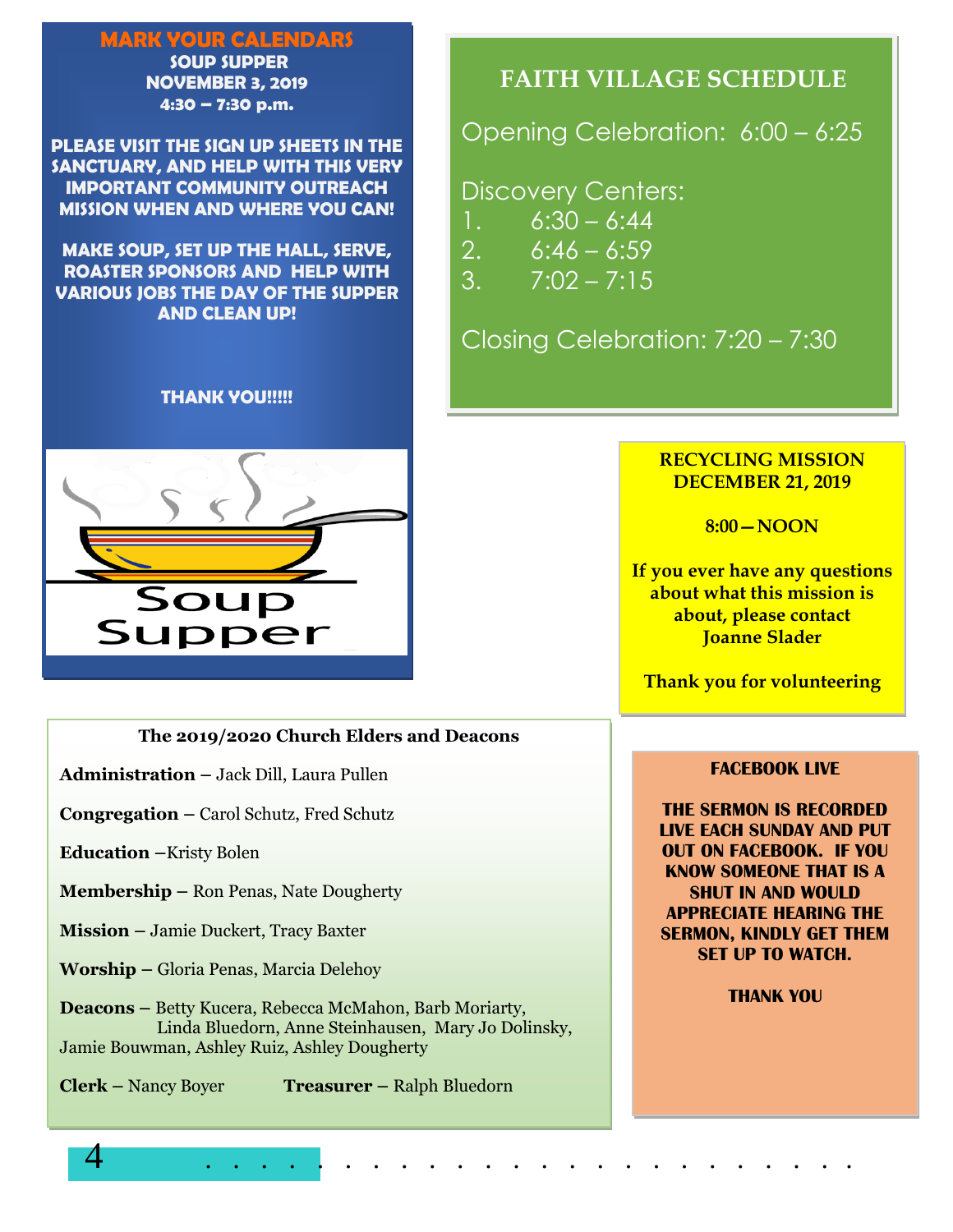**Below is a list of times that each Team on Session meets. All of the teams are looking for people to help them accomplish their mission to the church. Please feel free to attend a meeting.** 

**Administration – 3 rd Tuesday of the Month at 6:00 pm Congregation – 2 nd Tuesday of the Month at 5:45 pm Education – 1 st Sunday of the Month at 8:30 am Membership – 2<sup>nd</sup> Sunday of the Month after Worship Mission – 2 nd Tuesday of the Month at 5:45 pm Worship – 2 nd Tuesday of the Month at 6:00 pm** 

**Session meets the 2nd Tuesday of each month at 7:00 pm. Everyone is welcome to attend.**

#### **MEN'S MINISTRY MONDAY, OCTOBER 28TH @ 6:30**

**This month we will be hitting the town and enjoying ourselves. Not sure what that means at this point so be watching the screens at church to get all of the details.** 

**And don't forget about First Friday Men's Breakfast. October 4, 2019 7:00 am At the Rustic** 

#### **3 RD QUARTER PLEDGE STATEMENTS**

**THE 3 RD QUARTER PLEDGE STATEMENTS WERE SENT OUT ON OCTOBER 2<sup>ND</sup> VIA F-MAIL IF YOU HAVE F-MAIL OR SNAIL MAIL IF YOU DO NOT HAVE E-MAIL OR HAVE REQUESTED THAT A PAPER COPY BE SENT.** 

**IF YOU HAVE ANY QUESTIONS OR CONCERNS ABOUT YOUR PLEDGE STATEMENT, PLEASE GIVE ME A CALL.** 

**THANK YOU FOR YOUR CONTINUED SUPPORT!** 

**TERI ZAVADIL 402-468-5683 TERIFCPC@GMAIL.COM**

# **SR. HIGH YOUTH GROUP**

**By request, there are two evenings available this year.** 

**Sunday 6:00-7:30 Miller House Dinner will be Served** 

**Wednesday 6:30 – 7:45 Miller House Snacks will be Served** 

**Come to either night that works best with your schedule.** 

**Each group will discuss the same topic.** 

## **PLEASE BRING A FRIEND**

**Questions – talk with Pastor Miller 402-616-4345**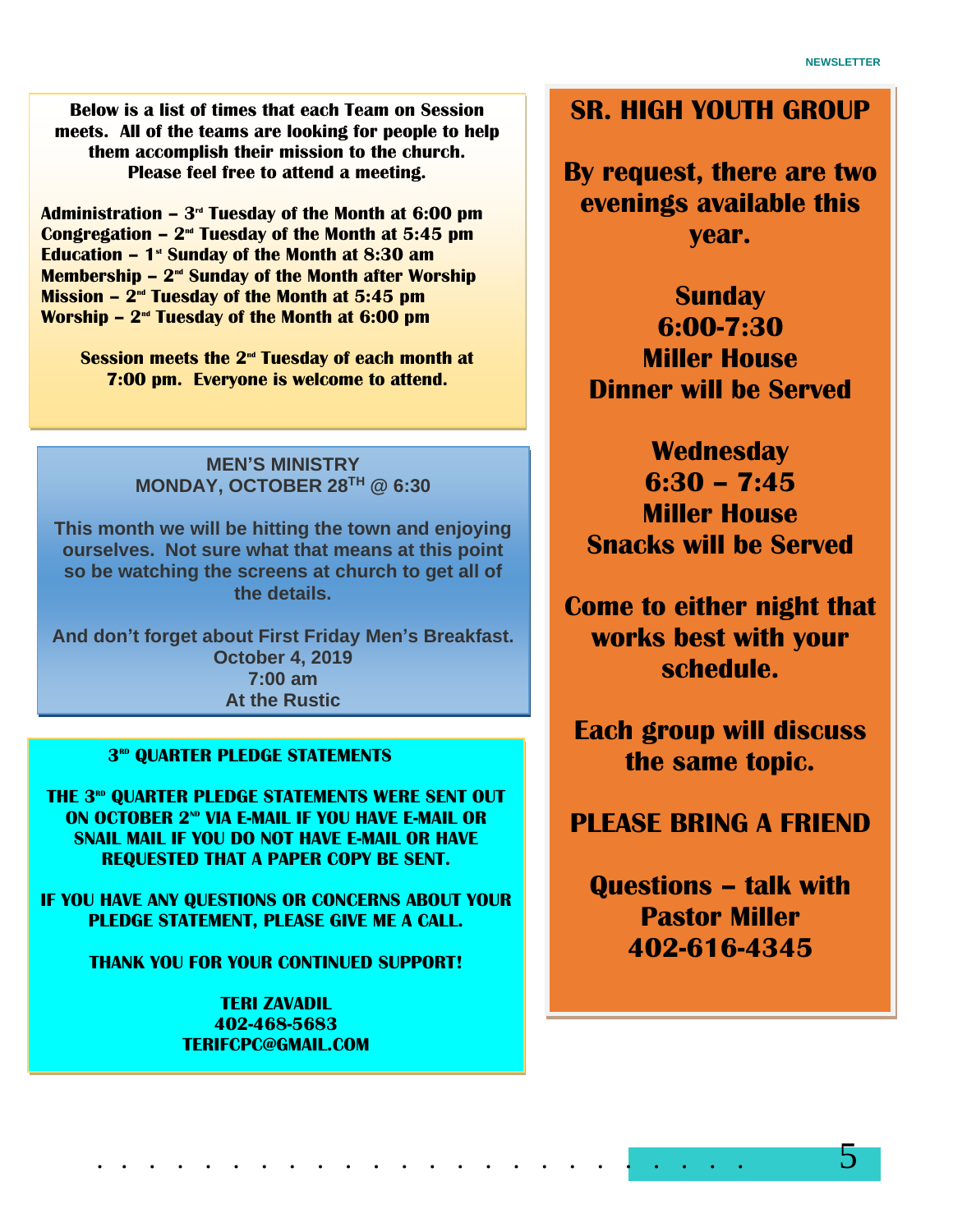```
Sr. Youth Group Mission Trip to Puerto Rico
Dates: July 19-25/26
Group size: 20 max.
Daily costs: $45.00 a night per person –
5 nights = $225 / 6 nights = $270
Air Fare on American Airlines: $670.00 per person
  Want to Learn more about Presbyterian Disaster 
       Assistance, check out pda.pcusa.org
We would help continue the cleanup and rebuilding 
  after the last two hurricanes in the San Juan 
                     suburbs.
 Please pray about it and let me know if you are 
interested in going. I will have more information 
     after talking with Presbyterian Disaster 
                    Assistance
     Informational meeting for those that are 
interested will be sometime in October after I get 
          all of the details worked out. 
                Questions/Comments 
                   Gregg Miller
                   402-468-5683
                   402-616-4345
```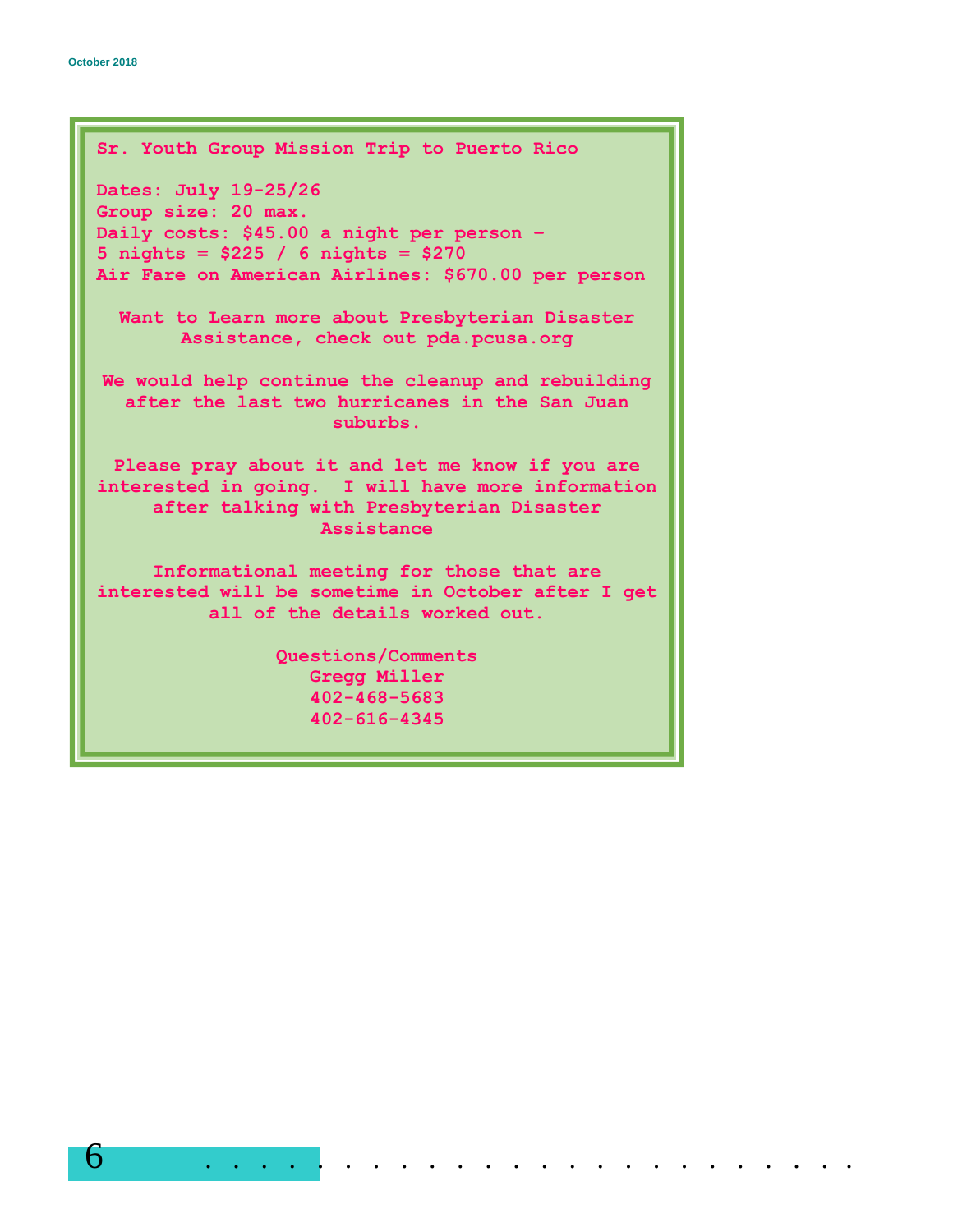# **OCTOBER 2019**

| <b>Sun</b>                                                                                  | <b>Mon</b>                                   | <b>Tue</b>                          | <b>Wed</b>                                                                                          | <b>Thu</b>                       | Fri                                                  | <b>Sat</b>                                                                                    |
|---------------------------------------------------------------------------------------------|----------------------------------------------|-------------------------------------|-----------------------------------------------------------------------------------------------------|----------------------------------|------------------------------------------------------|-----------------------------------------------------------------------------------------------|
|                                                                                             | 9:30 Aerobics                                |                                     | 2<br>9:30 Aerobics<br>1:00 Quilting<br>6:00 FV<br>6:00 Jr. High<br>/Confirmation<br>7:30 Lifegroup  | 3<br>3:30 Bible<br><b>Study</b>  | 4<br>7:00 Men's<br><b>Breakfast</b><br>9:30 Aerobics | 5<br>7:30 Wellness<br><b>Heritage Days</b>                                                    |
| 6<br><b>Heritage Days</b><br>6:30 pm<br>Women's<br><b>Study Group</b>                       | 7<br>9:30 Aerobics<br><b>Columbus</b><br>Day | 8<br>6:30 Session<br><b>Meeting</b> | 9<br>9:30 Aerobics<br>1:00 Quilting<br>6:00 FV<br>6:00 Jr. High<br>/Confirmation<br>7:30 Lifegroup  | 10<br>3:30<br><b>Bible Study</b> | 11<br>9:30 Aerobics<br>Homecoming                    | 12 <sub>2</sub><br>7:30 Wellness                                                              |
| 13<br>6:30 pm<br>Women's<br><b>Study Group</b>                                              | 14<br>9:30 Aerobics                          | 15                                  | 16<br>9:30 Aerobics<br>1:00 Quilting<br>6:00 FV<br>6:00 Jr. High<br>/Confirmation<br>7:30 Lifegroup | 17<br>3:30<br><b>Bible Study</b> | 18<br>9:30 Aerobics                                  | 19<br>7:30 Wellness<br>9:00 High<br><b>Way Clean Up</b><br>1:00 Trunk<br>and Treat at<br>Fort |
| 20<br>10:30<br><b>Deacons</b><br><b>Meeting</b><br>6:30 pm<br>Women's<br><b>Study Group</b> | 21<br>9:30 Aerobics                          | 22<br>7:00 Prayer<br><b>Shawl</b>   | 23<br>9:30 Aerobics<br>1:00 Quilting<br>6:00 FV<br>6:00 Jr. High<br>/Confirmation<br>7:30 Lifegroup | 24<br>3:30<br><b>Bible Study</b> | 25<br>9:30 Aerobics                                  | 26<br>7:30 Wellness                                                                           |
| 27<br>6:30 pm<br>Women's<br><b>Study Group</b>                                              | 28<br>9:30 Aerobics                          | 29                                  | 30<br>9:30 Aerobics                                                                                 | 31                               |                                                      |                                                                                               |